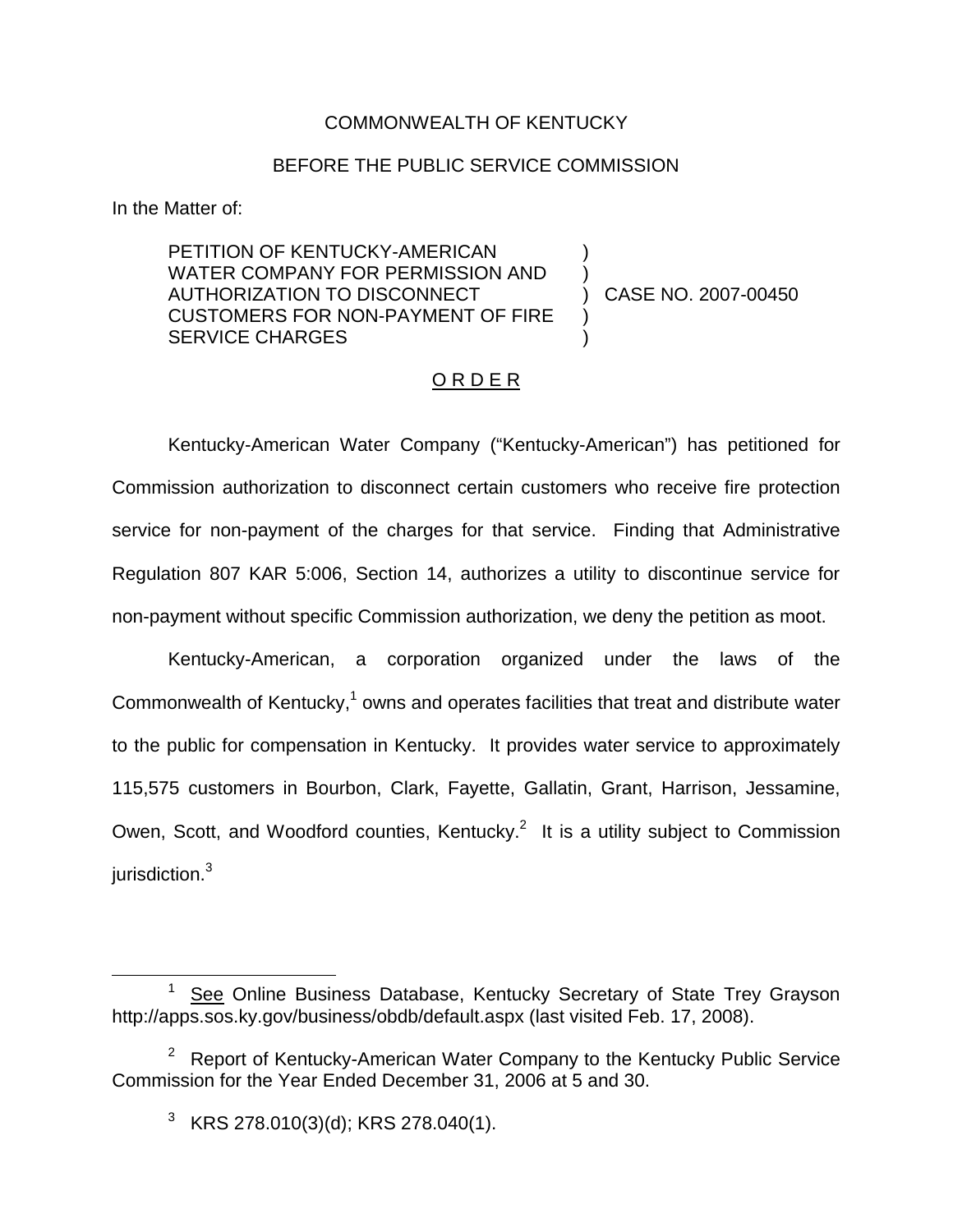Kentucky-American requests authority to discontinue fire protection to six customers who are receiving private fire hydrant service or fire protection service and are not current in the payment of their bills. It states that the delinquency period for each of these customers "has run well beyond the minimum period for termination of service."<sup>4</sup> Kentucky-American further states that it has notified each of the customers in question of its intent to terminate service. It has also notified the local fire departments that serve these customers and Insurance Services Office.<sup>5</sup>

As a general rule, water utilities may terminate service to customers for nonpayment.<sup>6</sup> The Commission has codified this rule in 807 KAR 5:006, Section 14(f), which provides:

> A utility may terminate service at a point of delivery for nonpayment of charges incurred for utility service at that point of delivery; however, no utility shall terminate service to any customer for nonpayment of bills for any tariffed charge without first having mailed or otherwise delivered an advance termination notice which complies with the requirements of Section 13(5) of this administrative regulation.

> 1. Termination notice requirements for electric or gas service. Each electric or gas utility proposing to terminate customer service for nonpayment shall mail or otherwise deliver to that customer ten (10) days' written notice of intent to terminate. Under no circumstances shall service be

<sup>4</sup> Application at 3. The amount of the arrears ranges from \$1,817 to \$7,384.

<sup>6</sup> *See* 78 Am. Jur. 2d *Waterworks and Water Companies* § 65 (2007); 64 Am. Jur. 2d *Public Utilities* § 48 (2007); *See also Warfield Natural Gas Co. v. Clark Adm'x*, 257 Ky. 724, 79 S.W.2d 21 (1934) Kentucky Utilities Co. v. Warren Ellison Cafe□, 231 Ky. 558, 21 S.W.2d 976 (1929).

<sup>&</sup>lt;sup>5</sup> Insurance Services Office (ISO) provides statistical, actuarial, and underwriting information for the property/casualty insurance and risk management industries. The company gathers premium, claim, and loss data that is filed with state regulators; the data is used to evaluate the price of insurance in each state. See http://www.hoovers.com/iso/--ID\_\_59977--/free-co-profile.xhtml (last visited Feb. 17, 2008)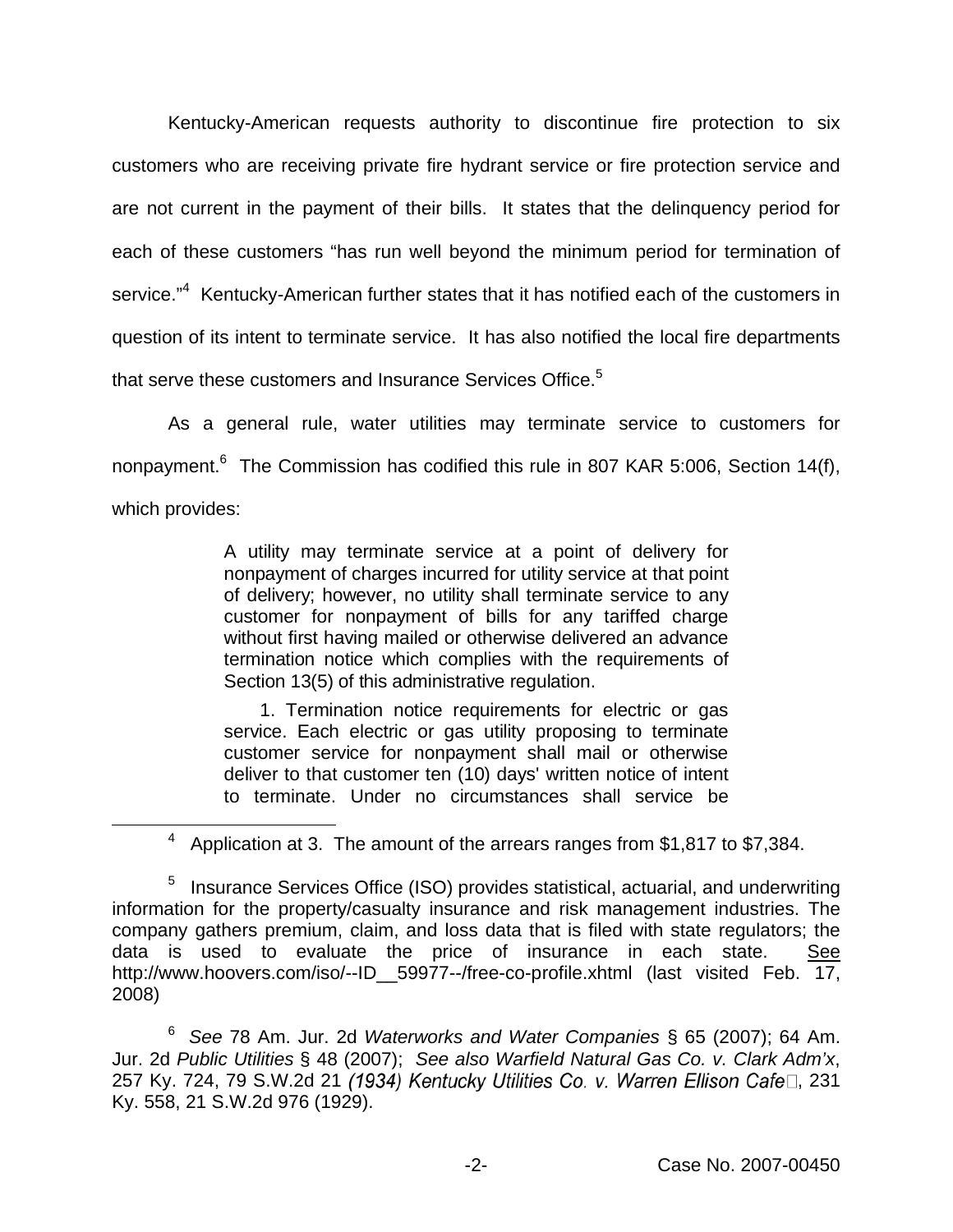terminated before twenty-seven (27) days after the mailing date of the original unpaid bill. The termination notice to residential customers shall include written notification to the customer of the existence of local, state and federal programs providing for the payment of utility bills under certain conditions, and of the address and telephone number of the Department for Social Insurance of the Cabinet for Health and Family Services to contact for possible assistance.

2. Termination notice requirements for water, sewer, or telephone service. Each water, sewer, or telephone utility proposing to terminate customer service for nonpayment shall mail or otherwise deliver to that customer five (5) days' written notice of intent to terminate. Under no circumstances shall service be terminated before twenty (20) days after the mailing date of the original unpaid bill.

3. The termination notice requirements of this subsection shall not apply if termination notice requirements to a particular customer or customers are otherwise dictated by the terms of a special contract between the utility and customer which has been approved by the commission.

Having considered the petition and being otherwise sufficiently advised, the

Commission finds a formal proceeding authorizing service disconnections in this case is not required. Kentucky-American may disconnect the service of the customers in question by complying with 807 KAR 5:006, Section  $14<sup>7</sup>$  We further find that Kentucky-American's efforts to notify these customers' insurers and local fire departments of its proposed action are prudent and reasonable and should be considered as the better practice for all water utilities that intend to discontinue a customer's fire protection service for nonpayment.

<sup>7</sup> *See* Case No. 1993-00296, The Application of John Allen, Trustee, with Burl Wells Spurlock, Betty H. Minix and Patsy Wright, to Discontinue Service to Certain Customers (Ky. PSC Sept. 30, 1993).